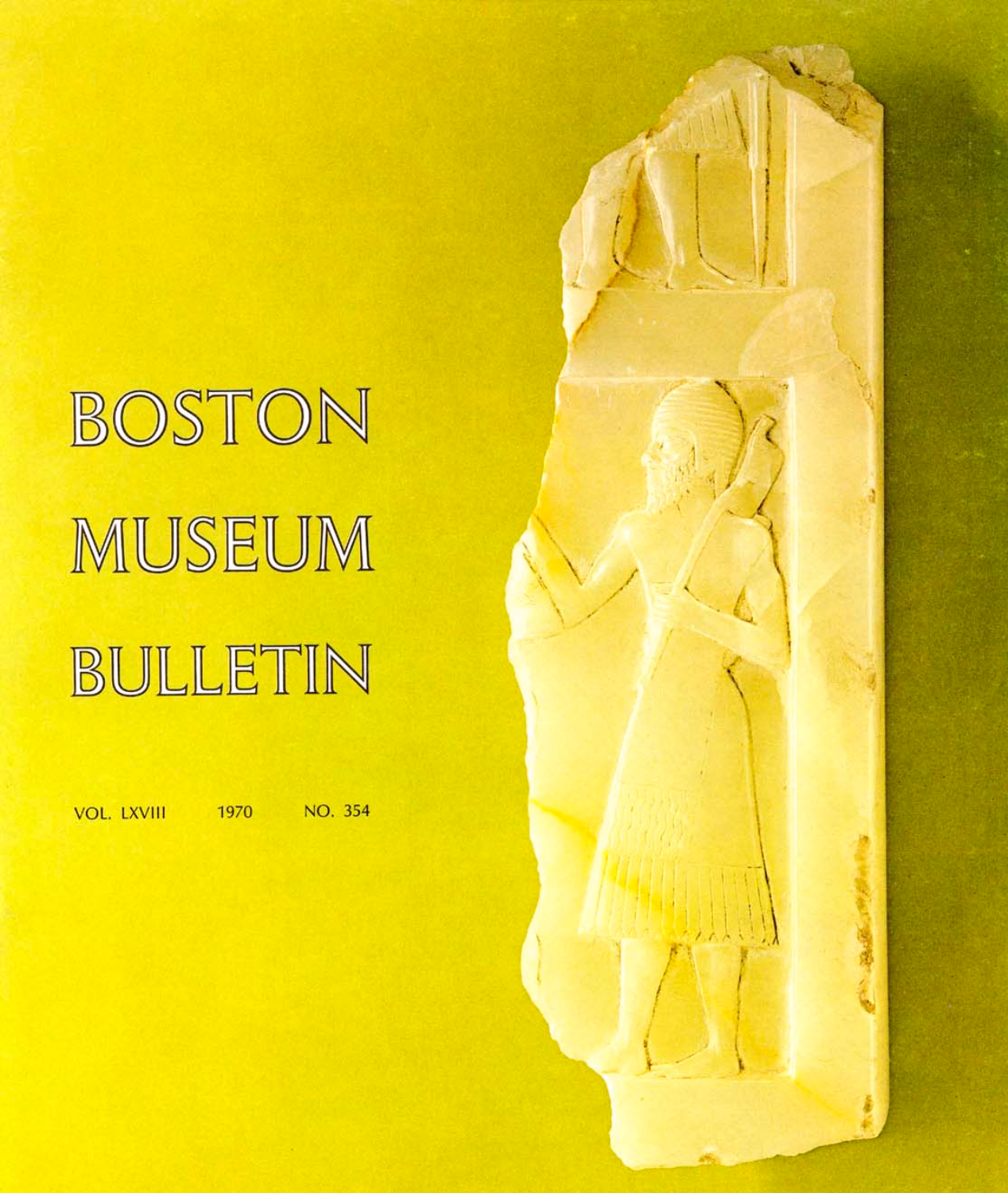## **William Stevenson Smith: A Bibliography of His Writings**

#### **BOOKS**

Ancient Egypt as represented in the Museum of Fine Arts, Boston. Boston, Museum of Fine Arts, 1942,175 pp.; 2nd ed., 1946,185 pp.; 3rd ed., 1952,187 pp.; 4th ed., 1960, 215 pp.

A History of Egyptian Sculpture and Painting in the Old Kingdom. London, Oxford University Press, 1946; 2nd ed., 1949, xv, 422 pp.

A History of the Giza Necropolis, by G. A. Reisner, vol. **II,** The Tomb of Hetep-heres, The Mother of Cheops, completed and revised by W. S. Smith. Cambridge, Harvard University Press, 1955, xxv, 102 pp.

The Art and Architecture of Ancient Egypt. The Pelican History of Art. Baltimore, Penguin Books, 1958, xxvii, 301 pp.

Country *Life* in Ancient Egypt. Museum of Fine Arts Picture Book, no. 2, 2nd ed., Boston, Museum of Fine Arts [1954], 32 pp.

lnterconnections in the Ancient Near *East.* New Haven, Yale University Press, 1965, xxxii, 202 **pp.** 

### **ARTICLES**

Abbreviations of journal Titles

| AJA |  | American Journal of Archaeology |
|-----|--|---------------------------------|
|     |  |                                 |

- *BMfA* Boston Museum Bulletin
- JAOS JARCE JEA *JNES*  journal of the American Oriental Society journal of the American Research Center *in* Egypt *Journal* of Egyptian Archaeology journal of Near Eastern Studies
- MDAlK Deutsches Archäologisches Institut. Mitteilungen. Abteilung Kairo.
- WZKM Wiener Zeitschrift für Kunde des Morgenlandes
- ZAS Zeitschrift fur agyptische Sprache

"The Coffin of Prince Min-khaf." JEA 19 (1933), pp. 150-159.

"The Old Kingdom Linen List." ZAS 71 (1935), pp. 134-149.

**270**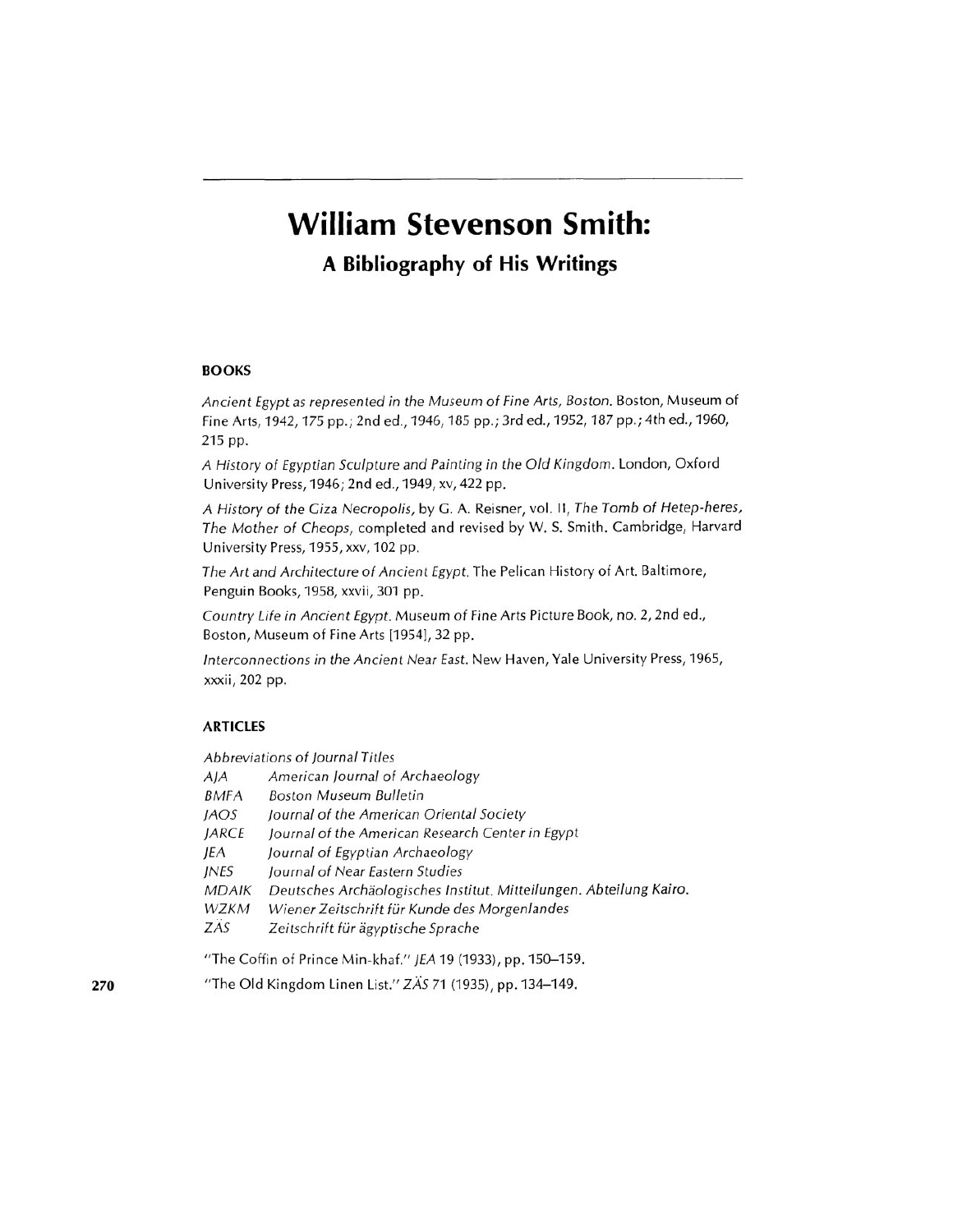- "Topography of the Old Kingdom Cemetery at Saqqarah." In The Development *of* the Egyptian Tomb down to the Accession of Cheops, by G. A. Reisner. Cambridge, Harvard University Press, 1936, pp. 390-411.
- "The Paintings of the Chapel of Atet at Medum." JEA 23 (1937), pp. 17-26.
- "News Items from Egypt: The Season of 1938 to 1939 in Egypt." AJA 44 (1940), pp. 145-149.
- "Old Kingdom Sculpture." AJA 45 (1941), pp. 514-528.
- "Recent Discoveries in the Egyptian Department," pt. II, "Two Fragments from Hatshepsut's Karnak Obelisk." BMFA 40 (1942), pp. 45-49.
- "The Origin of Some Unidentified Old Kingdom Reliefs." AJA 46 (1942), pp. 509-531.
- "Three Late Egyptian Reliefs." BMFA 47 (1949), pp. 21-29.
- "A Middle Kingdom Painted Coffin from Deir el Bersheh," with Dows Dunham. In Pisa, Universita. Studi in memoria di lppolito Rosellini. Pisa, Lischi, 1949, pp. 263-268.
- "Harvard Camp." Archaeology 2 (1949), pp. 194-195.
- "An Eighteenth Dynasty Egyptian Statuette." Fogg Art Museum. Bulletin 11 (1950), pp. 47-51.
- "Saite Sculpture." AJA 54 (1950), p. 256. (Summary of paper read at the Fifty-First General Meeting of the Archaeological Institute of America, 1949.)
- "Fragment of an Egyptian Book of the Dead." Harvard Library Bulletin 4 (1950), pp. 396-398.
- "Egyptian Art." In "An Exhibition of Ancient Sculpture." Mimeographed. Cambridge, Fogg Art Museum, 1950, pp. 3-7.
- "The American Research Center in Egypt." Near East Society. Bulletin 4 (1951), pp. 9-10.
- Bible and Religion 19 (1951), pp. 12-15. "The Relationship between Egyptian Ideas and Old Testament Thought." journal of
- "Paintings of the Egyptian Middle Kingdom at Bersheh." AJA 55 (1951), pp. 321-332.
- "Archaeological News: The Near East, 1950-1951." AJA 56 (1952), pp. 39-50.
- "Inscriptional Evidence for the History of the Fourth Dynasty." *JNES* 11 (1952), pp. 113-128.
- "An Eighteenth Dynasty Egyptian Toilet Box." BMFA 50 (1952), pp. 74-79.
- "The Tomb of Hetep-heres I." BMFA 51 (1953), pp. 23-30.
- "Five Small Egyptian Works of Art." BMFA 52 (1954), pp. 84-87.
- "A Late Reflection of an Old Kingdom Relief." BMFA 53 (1955), p. 81.
- "A Painting in the Assiut Tomb of Hepzefa." MDAlK 15 (1957), pp. 221-224. **271**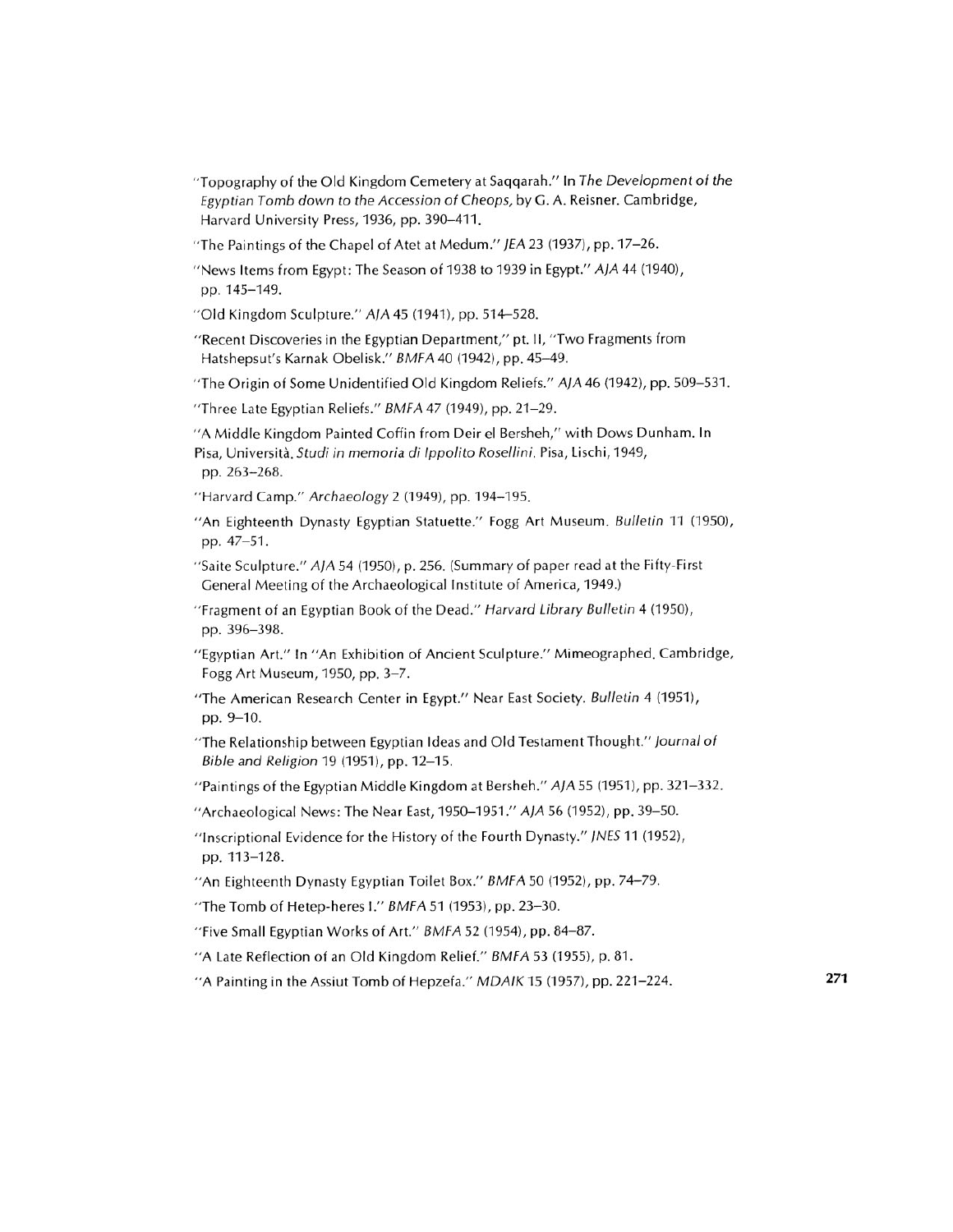"Fragments of a Statuette of Chephren." WZKM 54 (1957), pp. 186-190.

- "Department of Egyptian Art." Boston, Museum of Fine Arts. Annual Report, 1956, pp. 30-33; 1957, pp. 38-44; 1958, pp. 43-47; 1959, pp. 39-47; 1960, pp. 50-56; 1961, pp. 50-61; 1962, pp. 44-49; 1963, pp. 58-63; 1964, pp. 48-56; 1965, pp. 70-71; 1966, pp. 56-57.
- "Nubiani Centri." Enciclopedia universale dell' arte. Rome, Instituto per la Collaborazione Culturale, 1958, vol. 10, pp. 43-55; English translation: "Nubian Art." Encyclopedia *of* World Art. New York, McGraw-Hill, 1965, vol. IO, pp. 730-743.
- "Egyptian Painter's Sketch on a Flake of Limestone." BMFA 56 (1958), p. 102.
- "The Judge Goes Fishing." BMFA 56 (1958), pp. 56-63.
- "Two Assyrian Reliefs from Cranford Manor." BMFA 58 (1960), pp. 44-55.
- "An Old Kingdom Temple Relief." Fogg Art Museum. Annual Report, 1958-59, Cambridge, 1960, pp. 19-24.
- "Some Recent Accessions." BMFA 58 (1960), pp. 96-97.
- "Linen Shroud from the Mummy of Thutmosis Ill with Fine Cursive Hieroglyphic Text from the Book of the Dead." BMFA 59 (1961), p. 120.
- "The Land of Punt." JARCE 1 (1962), pp. 59-60.
- "The Old Kindom in Egypt and the Beginning of the First Intermediate Period." Cambridge Ancient History, rev. ed., 1962, vol. 1, ch. 14.
- "Some Recent Accessions." BMFA 60 (1962), pp. 120-121.
- "Some Recent Accessions." BMFA 60 (1962), pp. 132-136.
- "The Stela of Prince Wepemnofret." Archaeology 16, pp. 2-13.
- "Some Recent Accessions." BMFA 61 (1963), p. 118.
- "Some Recent Accessions.'' BMFA 62 (1964), p. 144.
- "The Old Kingdom in Egypt and the Beginning of the First Intermediate Period." Cambridge Ancient History, rev. ed., 1965, vol. 1, ch. 14.
- "Two Archaic Egyptian Sculptures." BMFA 65 (1967), pp. 70-84.
- "Archaeology: Egypt and Western Asia." Encyclopedia Britannica, vol. 2 (1967), pp. 242-243.
- "Mural Painting: Egypt." Encyclopedia Britannica, vol. 2 (1967), p. 999.

#### **REVIEWS**

Catalogue *of* the Egyptian Sculpture in the Walters Art Gallery, by George Steindorff. Baltimore, 1946. Art Bulletin 30 (1948), pp. 74-75. **272**